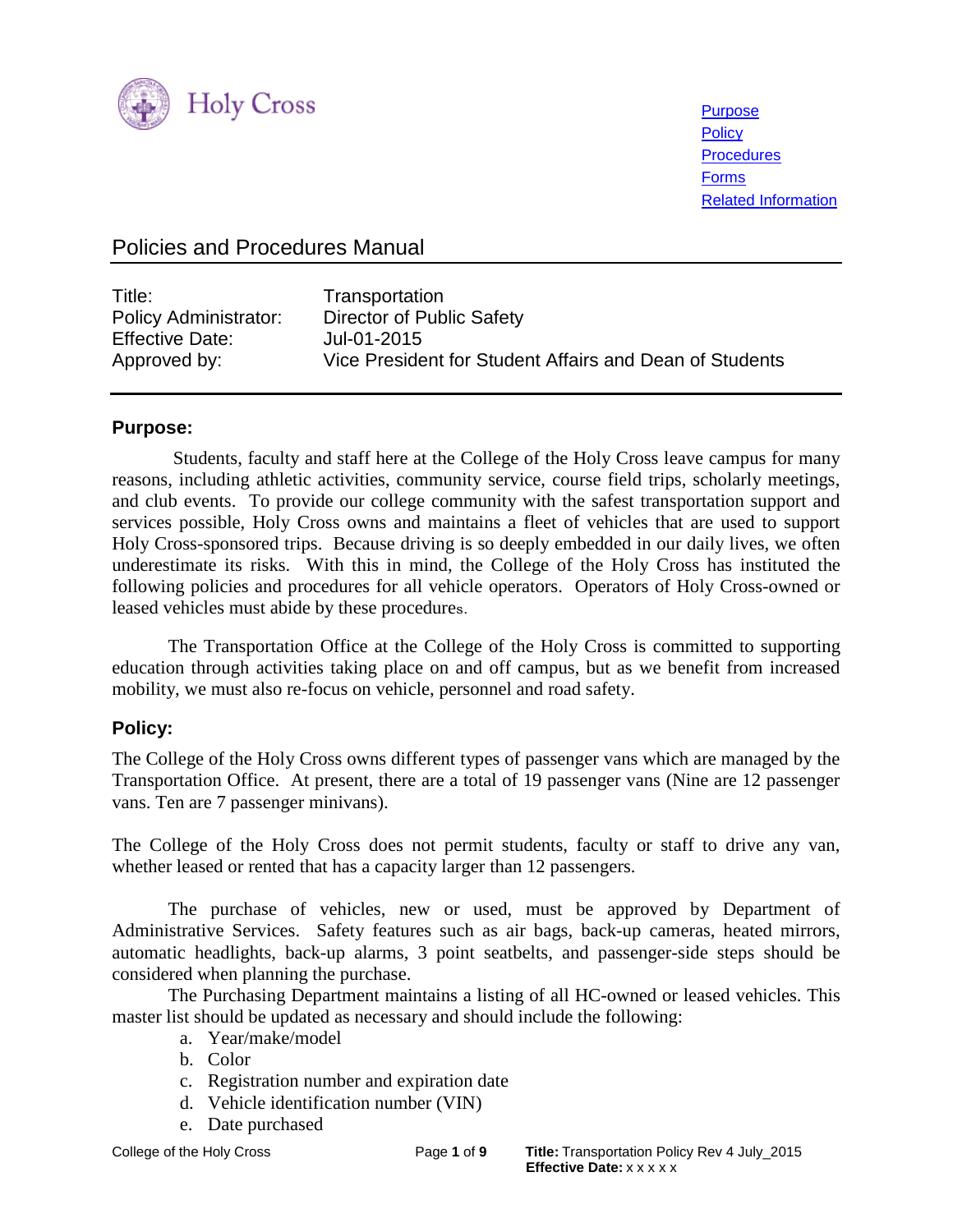#### **Vehicle Policies**

The following procedures have been established so that all students, faculty and staff may carry out their responsibilities successfully while always keeping safety in the forefront of all undertakings:

### <span id="page-1-0"></span>**Procedures:**

#### **1.0 Vehicle Usage and Reservation Policy**

All College-owned or leased vehicles, regardless of the department that purchased the vehicle, will be made available to Holy Cross students, faculty and staff upon request, given that the request is to attend a College-sponsored event and the person operating the vehicle meets the College's Public Safety driver certification standards. Students involved in off campus programs or educational trips are not allowed to drive a rented vehicle unless they have been trained and certified through the Holy Cross Public Safety Driver Certification Program. This includes the required road test for 12 passenger van driving privileges. (See section 2.0) The Transportation Office will determine the type of vehicle that is available and its availability in general, i.e., dates, times, etc. Departments with known scheduled events (Athletics, Academic, SGA) are to submit a calendar of events to the Transportation Office with transportation requirements at least one month in advance. Doing so will ensure the number and types of vehicles needed for a trip or trips will be available for those dates/times and will receive priority over any other request. When vehicles are not in use by a department, they are made available with other fleet vehicles on a first come, first serve basis.

#### 1.1 **Reserving a Van**

Requests for vehicles will be submitted through an online software program to be announced at a future date. Currently, requests are processed through the Registrar's Office, Dean of Student's Office, SGA/SPI Office, Athletic Equipment Manager's Office and by the Transportation Office. In time, all requests will go online through the Transportation Office.

#### 1.2 **Vehicle Pick-Up and Drop Off**

The keys and dispatch form for the reserved vehicle are to be picked up from the Dispatch Center on Linden Lane on the day and time of the scheduled reservation. The operator signing out the vehicle must have his/her driver license in possession at time of dispatch. Without a license, the vehicle cannot be signed out.

Vehicles are normally dispatched to multiple users throughout any given day and in some cases, the vehicle is used back to back with little or no time in between dispatches. Vehicles cannot be picked up prior to or returned after the times on the Van Request Form as this may have an adverse affect on other users. Unless told differently by the Dispatch Center, all vehicles must be returned to the van parking areas  $(1<sup>st</sup>$  or  $3<sup>rd</sup>$  floor of the parking garage) upon completion of the trip.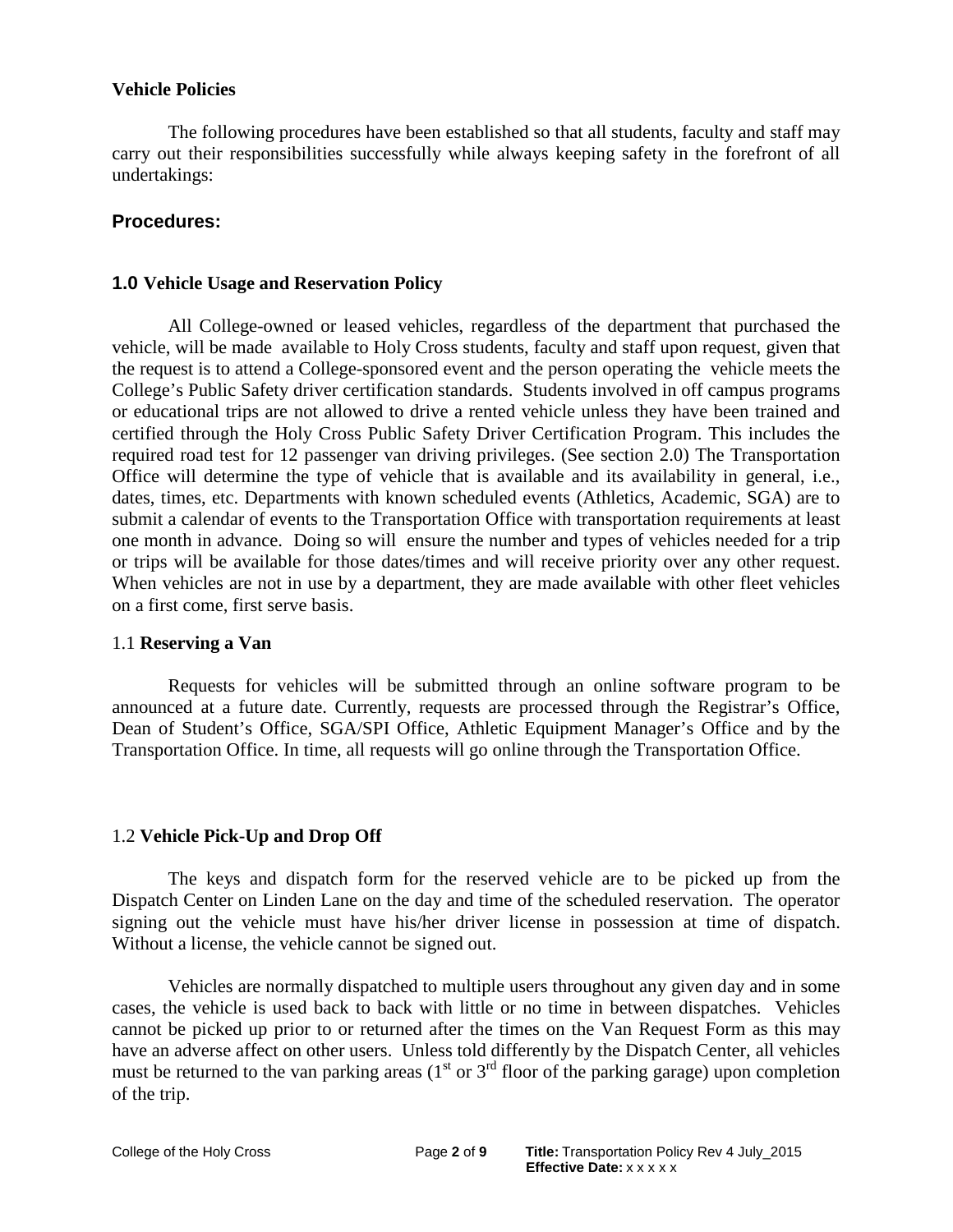### **2.0 Driver Qualifications and Training Policy**

It is not uncommon for college communities to take driving for granted while discounting the significant risks of road travel. Vehicle accidents typically originate from driver error. Vehicle maintenance is an issue at times as well. It should be noted that driving a Holy Crossowned or leased vehicle is a privilege and also carries significant responsibilities. For this reason, only Holy Cross-certified students and staff are permitted to operate Holy Cross-owned or leased vehicles.

Driving certification for Holy Cross students and staff consists of a *Driver Certification and Training Course* offered by the Department of Public Safety. This course currently consists of a Defensive Driving Course and an oral presentation of driving techniques, accident procedures and the pre-trip inspection to ensure the safety of driver and passengers. This certification is valid for two years for students from the date of the class. Faculty, staff and administration are valid for three years. After expiration, the certification must be renewed through attendance at a certification refresher class. Personnel who will be operating 12 passenger vans must also undergo a road test with an officer or trainer from the Department of Public Safety. The road test includes evaluation of skills and ease in driving a larger van. Emphasis is placed on size of van, managing blind spots, height and turning radius requirements, weight and braking, and backing up techniques. Students involved in off-campus activities and/or educational trips are not allowed to drive 12 passenger vans that are rented for these programs, unless they are both certified and road tested. (See Section 1.0)

2.1 Eligibility requirements for students, faculty and staff are as follows:

- a. must possess a valid United States driver's license issued by the Department of Motor Vehicles from their state of residence or the District of Columbia. Said license must be either a Non-Commercial Driver License (anyone operating a vehicle designed to carry fewer than 16 passengers and weighing less than 26,000 lbs.) or a Commercial Driver License (CDL), which is required for anyone operating a vehicle designed to carry more than 16 passengers and weighing more than 26,000 lbs. Special training for this license must be obtained through the proper state and local authorities, not through Holy Cross' Department of Public Safety.
- b. must disclose an accurate driving history record for the past 3 years.
- c. successfully complete the College's *Driver Certification and Training Course*.
- d. must agree to operate College motor vehicles in accordance with applicable local, state and federal laws and College regulations.
- e. must not allow drinking of alcoholic beverages and/or use of controlled substances in a College vehicle at any time. The vehicle operator must not be under the influence of controlled substances, medications which impair their ability to safely operate a vehicle and/or alcohol at any time. There is no tobacco allowed in college vehicles.
- f. must acknowledge that all traffic violations and citations are the sole responsibility of the driver.
- g. must report any change in license status immediately (i.e., if your license has been suspended or revoked) to the Department of Public Safety within one working day of any such change. If the license is revoked or suspended, operating privileges will be suspended until such time that the license is reinstated.
- h. must refrain from cell phone use while driving. Texting while driving is absolutely forbidden and will result in immediate revocation of driver certification.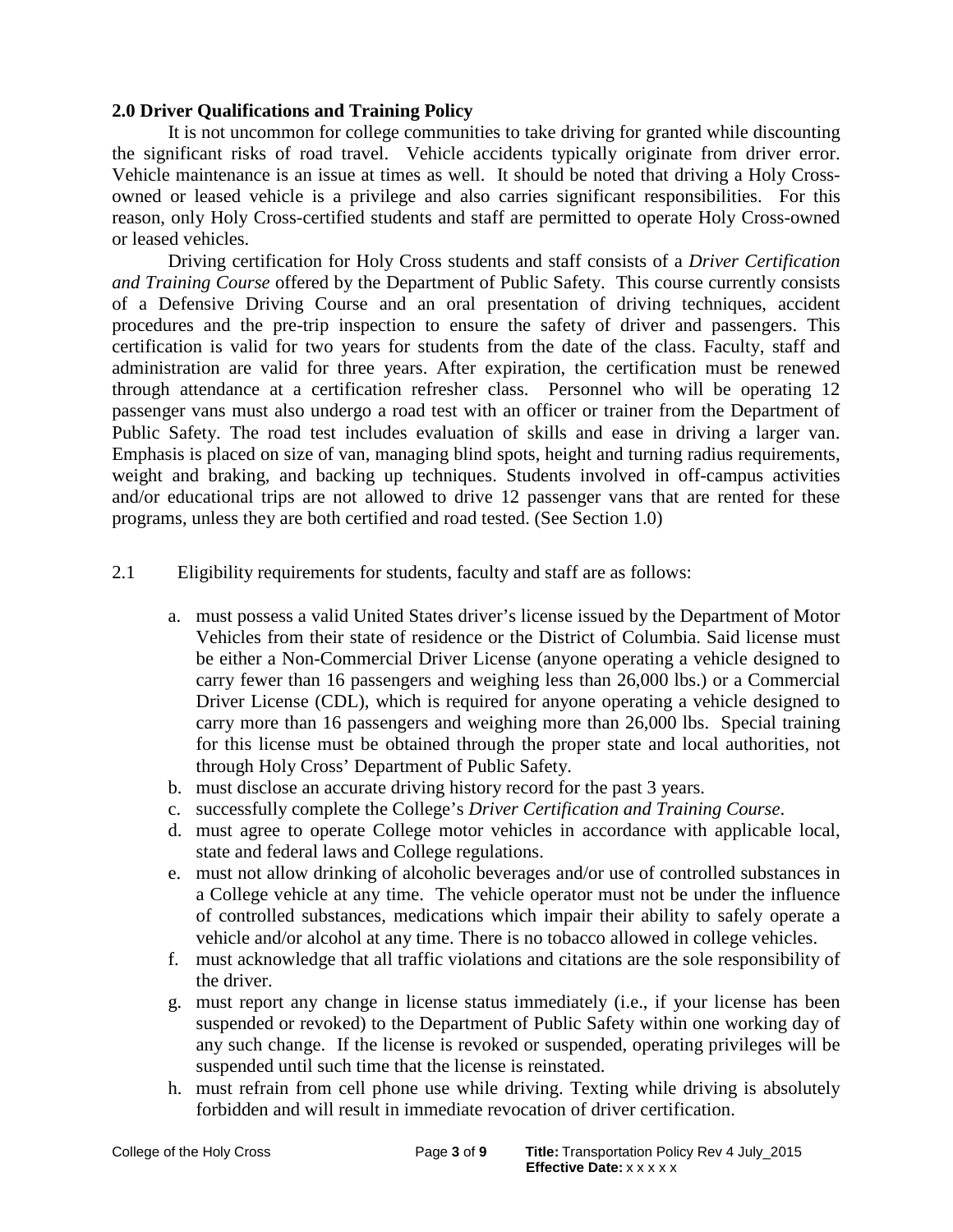2.2 The following offenses will result in suspension or termination of driving privileges for those operating College-owned or leased vehicles:

- a. Operating a motor vehicle without a valid driver's license.
- b. Failure to report the suspension or revocation of his/her driver's license.
- c. Failure to obey College and local traffic regulations.
- d. Operating a College owned or leased vehicle outside of the scope of the destination and school related activity.
- e. Conviction of reckless driving or speeding while operating a College-owned or leased vehicle.
- f. Failure to report an accident involving a College-owned or leased vehicle to the Department of Public Safety.
- g. Leaving the scene of an accident while driving a College-owned or leased vehicle.
- h. Conviction for alcohol and/or drug related driving offense while operating a Collegeowned or leased vehicle.
- i. Refusal to submit to a blood alcohol test while operating a College-owned or leased vehicle.
- j. Allowing non-certified personnel to operate the vehicle, unless the operator has a personal medical emergency and is incapable of driving.
- k. Two at fault accidents within a 12 month period while operating a College-owned or leased vehicle.
- l. Three at fault accidents within a two year period while operating a College-owned or leased vehicle

### *Note: The Department of Public Safety reserves the right to deny or revoke an individual's privileges should the individual exhibit a pattern of unsafe driving behavior or use poor judgment that jeopardizes the safety and well-being of others while operating a College-owned or leased vehicle.*

## **3.0 Trip and Route Safety Policy**

- 3.1 Drivers operating College-owned or leased vehicles are expected to:
	- a. enforce passenger capacity *-* drivers shall not exceed the maximum capacity of any passenger vehicle.
	- b. All passengers must have a seat belt. Passengers may not sit in cargo areas or on the floor
	- c. avoid cell phone usage while driving the use of cell phones is prohibited while the vehicle is in motion or waiting in traffic. The driver may use the cell phone only if he/she pulls over and stops at a safe location.
	- d. not drive while on medications *–* drivers are not to use medications that may cause drowsiness or other physical or mental impairment before or during operation of a College- owned or leased vehicle.
	- e. observe all speed limits drivers must always abide by all posted speed limit signs.
	- f. drive with headlights on drivers will activate the headlights at all times while operating a College-owned or leased vehicle. This is true during daylight hours as well as night.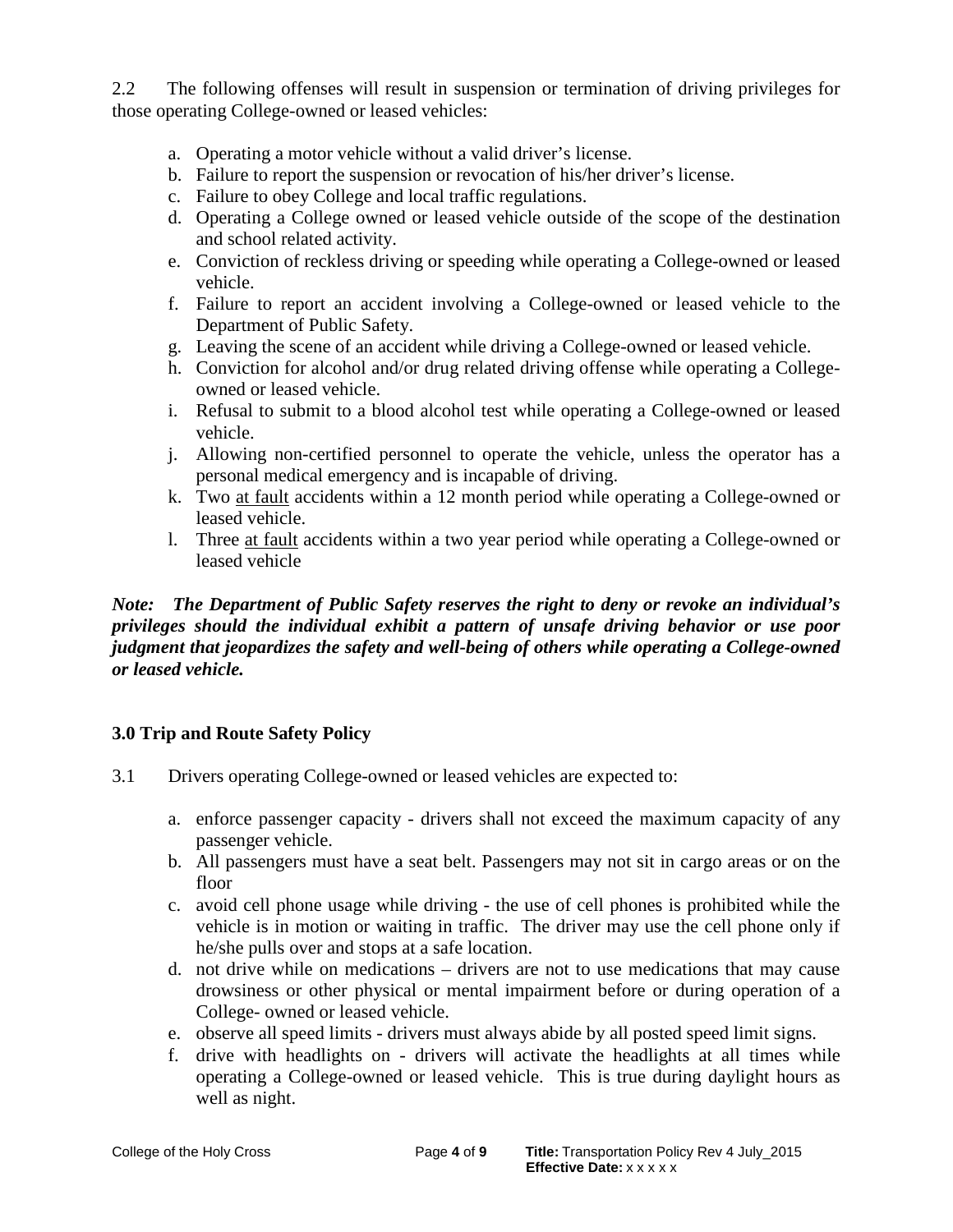- g. make no modifications vehicles, inside or out, will not be modified, i.e., seat removal, tow hitches, signs, stickers, etc.) at any time without proper authorization from the Physical Plant motor pool personnel.
- h. not use radar detectors the use of radar, laser, or other speed monitoring detection devices is prohibited.
- i. not pick up hitchhikers picking up hitchhikers is not allowed.
- j. not carry unauthorized passengers only HC students, faculty, and staff are allowed to ride in College-owned or leased vehicles, unless prior authorization is received from the Department of Public Safety.

### 3.2 **Weather Cancellations**

The Department of Public Safety reserves the right to ground all College-owned or leased passenger vehicles in the event of inclement weather and/or unsafe road conditions. Scheduled users will be notified of the grounding via electronic or phone communication as soon as the decision is made.

The Transportation Office is responsible for obtaining weather information prior to and during daily operations to determine if roads or incoming weather events present unsafe driving conditions along a given travel route. If vehicles are already on the road and the driving conditions become unsafe, the vehicle operator is empowered to make the decision to stop, delay, or cancel travel for that day to ensure everyone's safety. Close coordination between the vehicle operators and the Department of Public Safety is a must.

### 3.3 **Driving Time Limits**

In order to avoid driver fatigue or loss of focus and awareness while operating a Collegeowned or leased vehicle, the following driver time limits must be observed by all:

- a. Daytime travel 4 hours at one time without a break
- b. Nighttime travel  $-3$  hours at one time without a break
- c. No one way leg of a trip shall exceed 250 miles.
- d. No driver may exceed 6 hours of driving time in any 24 hour period
- e. No trip segment shall exceed 10 hours. After 10 hours, driver or drivers must stop for a minimum 8 hour break.

#### 3.4 **Pre-Trip Inspection**

When the driver approaches the vehicle, he/she is expected to perform a walk-around inspection to check the following:

- a. Mirrors
- b. Tire condition and air pressure
- c. Fluid leaks
- d. Body damage (lights, windows, doors)
- e. Front/rear suspension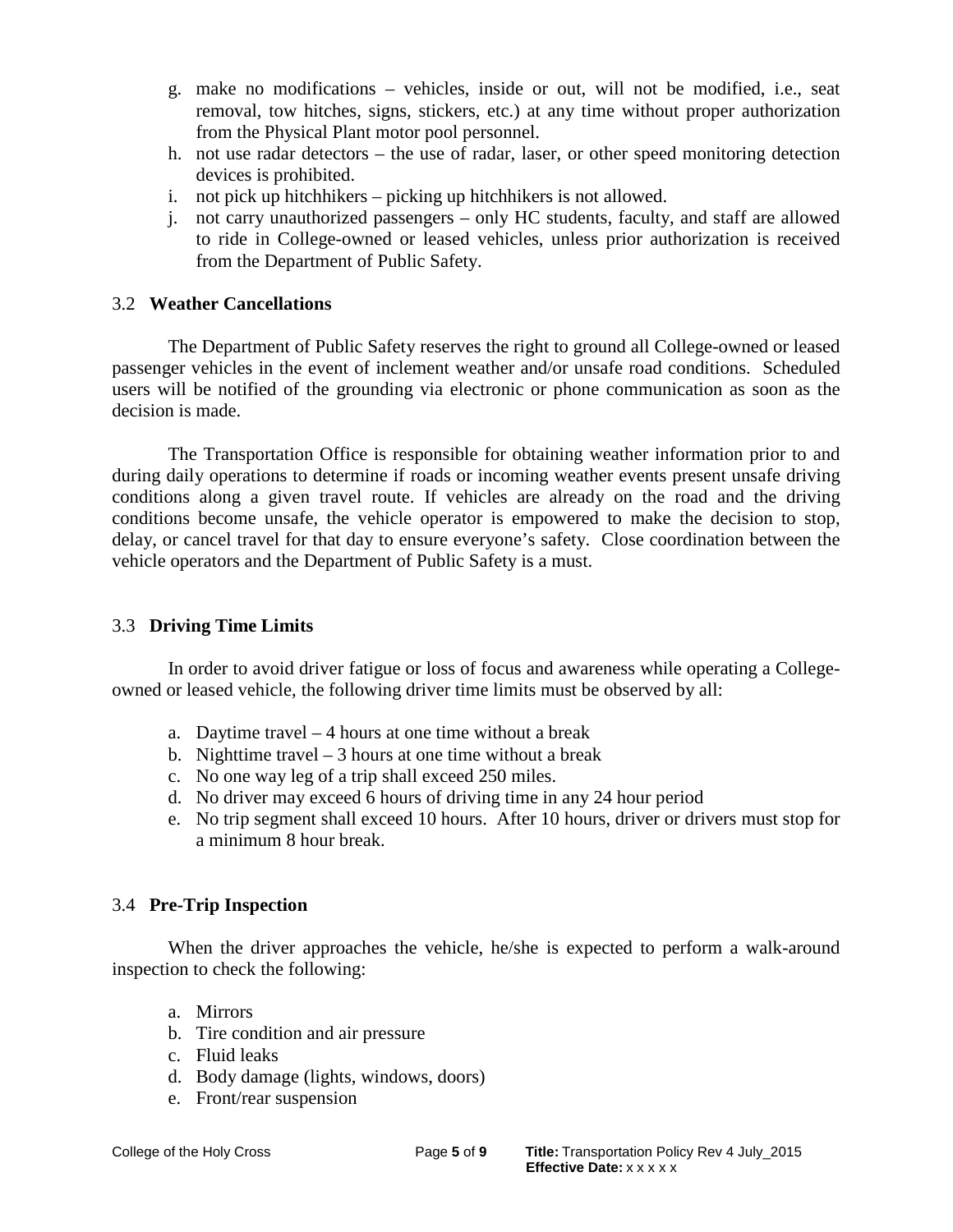Once inside the vehicle, the driver will start the engine and check the following:

- a. Directional lights
- b. Headlights (high and low beams)
- c. Seatbelts
- d. Heat/AC
- e. Unusual noises
- f. Emergency brake

Once the vehicle is in motion, check the following:

- a. Condition of brakes (low pedal, grinding or metal-to-metal noise)
- b. Gauges (engine temperature, battery voltage, fuel)
- c. Dash lights (check engine, brake system, battery)
- d. Awkward operation (pulling to one side, engine skipping, hard start, burning smell)

The driver is responsible for reporting all problems found during inspections to the Dispatch Center, regardless of their severity. A small problem could become significant and a lot more expensive if left unresolved.

#### 3.5 **Preventive Maintenance during Longer Trips**

It is the responsibility of the driver or drivers to ensure the vehicle always has proper fluid levels (motor oil, anti-freeze, windshield washer fluid, brake fluid, gasoline), especially when being driven extended distances.

#### 3.6 **Mechanical Failures**

If at any time the vehicle develops mechanical problems while in operation, the driver is to contact the Dispatch Center at (508) 793-2222 immediately. In case of an actual breakdown, during or outside of normal business hours, the driver should contact the Dispatch Center immediately, who in turn will arrange for towing services and alternate transportation for the passengers. It is imperative the driver communicates as much detail about the mechanical failure to the Dispatch Center so they can forward it to the tow company or repair shop.

#### **4.0 Accidents and Reporting Policy**

Despite the best precautions, accidents can and do happen. If a driver finds himself/herself involved in an accident involving a College-owned or leased vehicle, it is important to first determine if there is any personal injury to any of the parties involved, including passengers. **If there are injuries, your first priority is to get medical help immediately.** In Worcester, call (508) 799-8606 for Worcester Police or call Massachusetts State Police (911) on your cell phone and calmly and clearly tell the dispatcher that you have been in an accident with possible injury. Street address or landmark will be invaluable in getting help to respond promptly.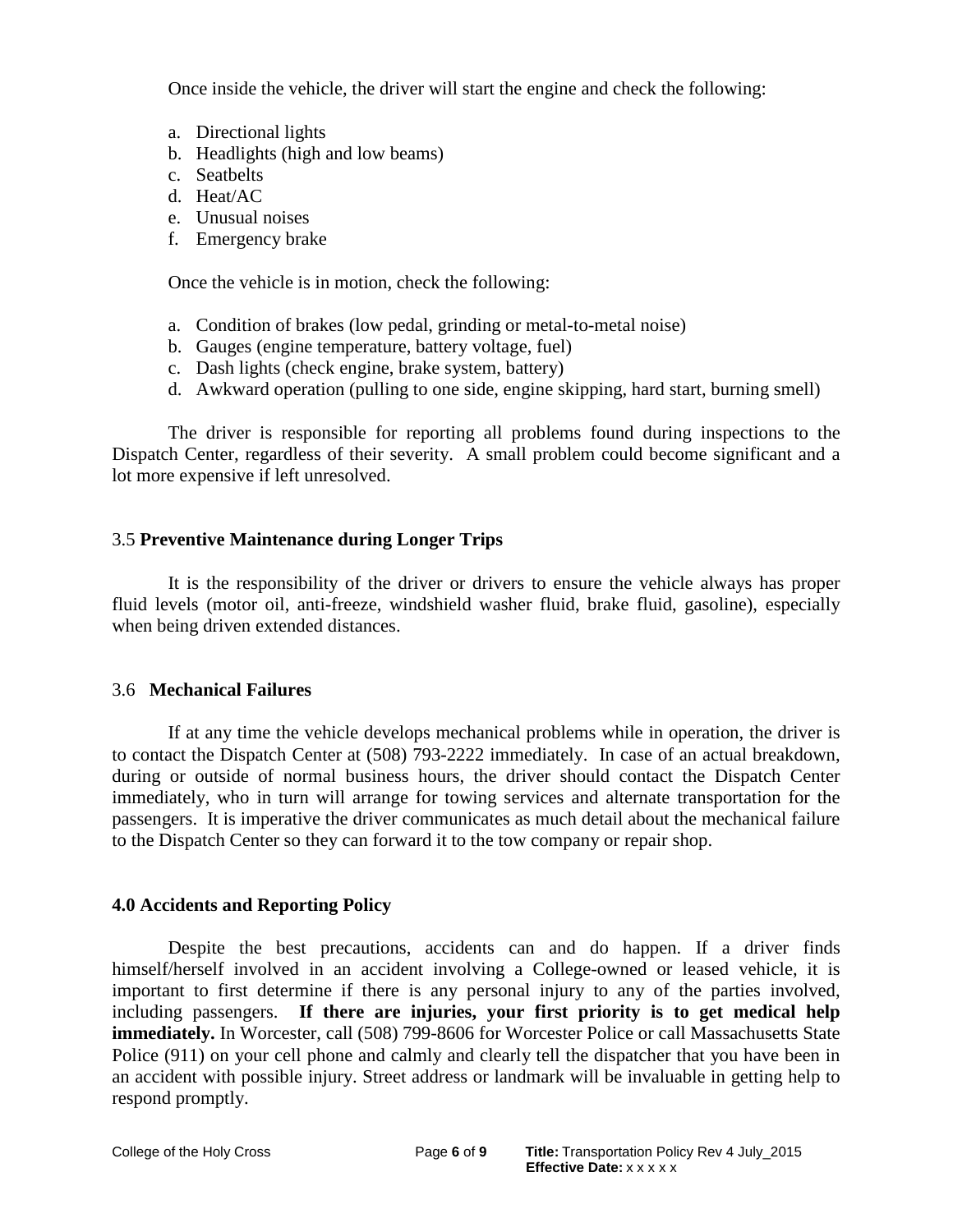Any accident (property damage, hit-and-run or personal injury) while operating a Holy Cross-owned or leased vehicle or while the vehicle is parked must be reported to the Department of Public Safety immediately at (508) 793-2222.

At the scene of the accident, follow these instructions*:* 

- a. As all incidents need to be investigated, please do not admit or deny fault until the matter is reviewed by the College.
- b. Exchange with the other driver:

Name/date of birth (DOB) Address Driver's license # and state Make/model/year of other vehicle License plate number

c. Get names, addresses, and phone #'s of: All occupants of vehicle

All witnesses

d. Note details of accident:

Date, time, location, road/weather conditions Injuries to anyone involved

Damages to vehicles involved (take picture with cell phone camera, if

possible)

e. If the police arrive on the scene, request from the investigating officer:

Name of officer Badge number and name of department

Telephone number

Report number, if available

A College of the Holy Cross Accident Investigation form must be completed and delivered to the Dispatch Center, located on Linden Lane, for all accidents. Additionally, the Massachusetts Registry of Motor Vehicles Operator Report Form is to be filled out for all accidents on or off campus. The forms are available in the glove compartment of each vehicle or on the Department of Public Safety-Transportation web page. The driver is also required to notify the Department of Administrative Services (Risk Manager) at (508) 793-3423 that day or if after hours, on the next business day.

If the accident involves death or personal injury or \$1,000+ damage to a car or property, a copy shall go to the Massachusetts Registry of Motor Vehicles and a copy to the local police department in the city or town where the accident occurred. This must be completed within five days of the accident – failure to do so may result in a personal fine to the driver and/or suspension of the driver's license. (If the accident occurs out of state, you must abide by that state's rules and regulations.)

All College-owned or leased vehicles must have a copy of the following in their glove compartment:

- a. Vehicle registration
- b. Proof of Insurance card
- c. Holy Cross Accident Investigation Form
- d. Massachusetts Operators Report Form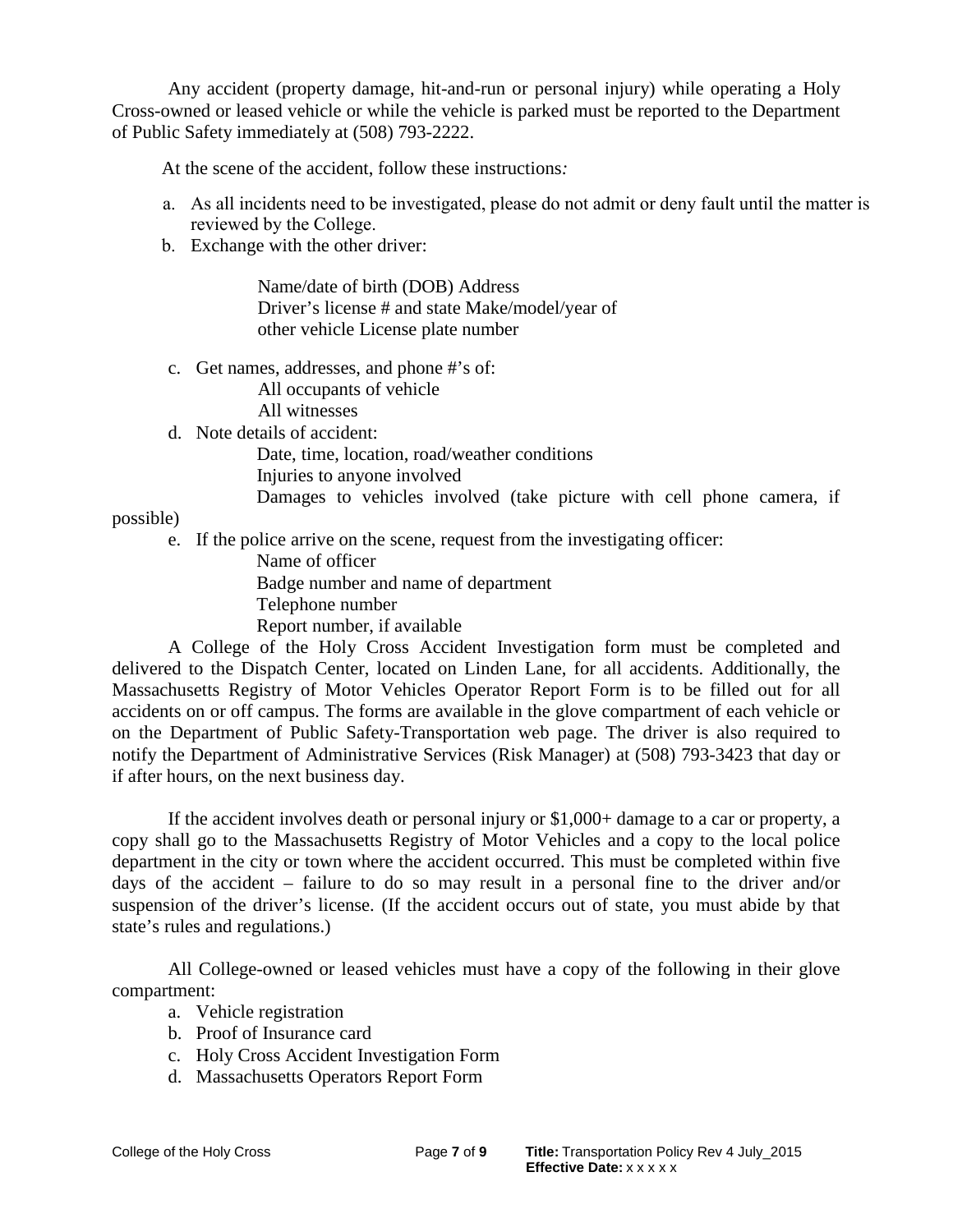#### 4.1 **Accident Investigations**

The Department of Public Safety will document all accidents. The documentation will consist of evaluating police reports (if any), witness reports (if any), physical evidence, photographs (if any) and operator statement (the driver will be given the opportunity to explain what happened). This information will then be used by the Department of Public Safety to make a final decision on next steps. Accidents will be designated as "preventable" or "nonpreventable" based upon this investigation.

Any operator involved in a "hit and run" accident will have their driving privileges immediately revoked and may be subject to criminal charges through an outside police department.

#### **5.0 Maintenance and Record-Keeping**

The Physical Plant Motor Pool office is currently responsible for maintaining vehicle maintenance records.

Written records of maintenance, inspections, and repairs shall be kept in a separate file for each vehicle. Each record will include the following:

- a. Vehicle Identification
- b. Make, model, VIN, registration number, and color
- c. Date and nature of work performed (copy of work/repair order)
- d. Dates/mileage of oil changes and lubrication
- e. Summary of accidents, if any
- f. Towing receipts, if any

The Transportation Office is responsible for maintaining driver records. A file for each certified Holy Cross vehicle operator will be kept on file. Each file will contain the following:

- a. Driver's application
- b. A photocopy of his or her valid driver's license
- c. Current RMV driving history
- d. Accident report(s), if any
- e. Other reports, i.e., external complaints received

#### **6.0 Policy Oversight**

The Transportation Office and Public Safety Office are responsible for enforcing policies, including:

- a. Approving or disapproving driver certifications based on his/her driving record.
- b. Creating and maintaining the College's van certification roster.
- c. Monitoring and managing vehicle use and scheduling.
- d. Dispatching vehicles to Holy Cross van certified operators only.
- e. Conduct driver certification and training courses in conjunction with the Department of Public Safety as needed.